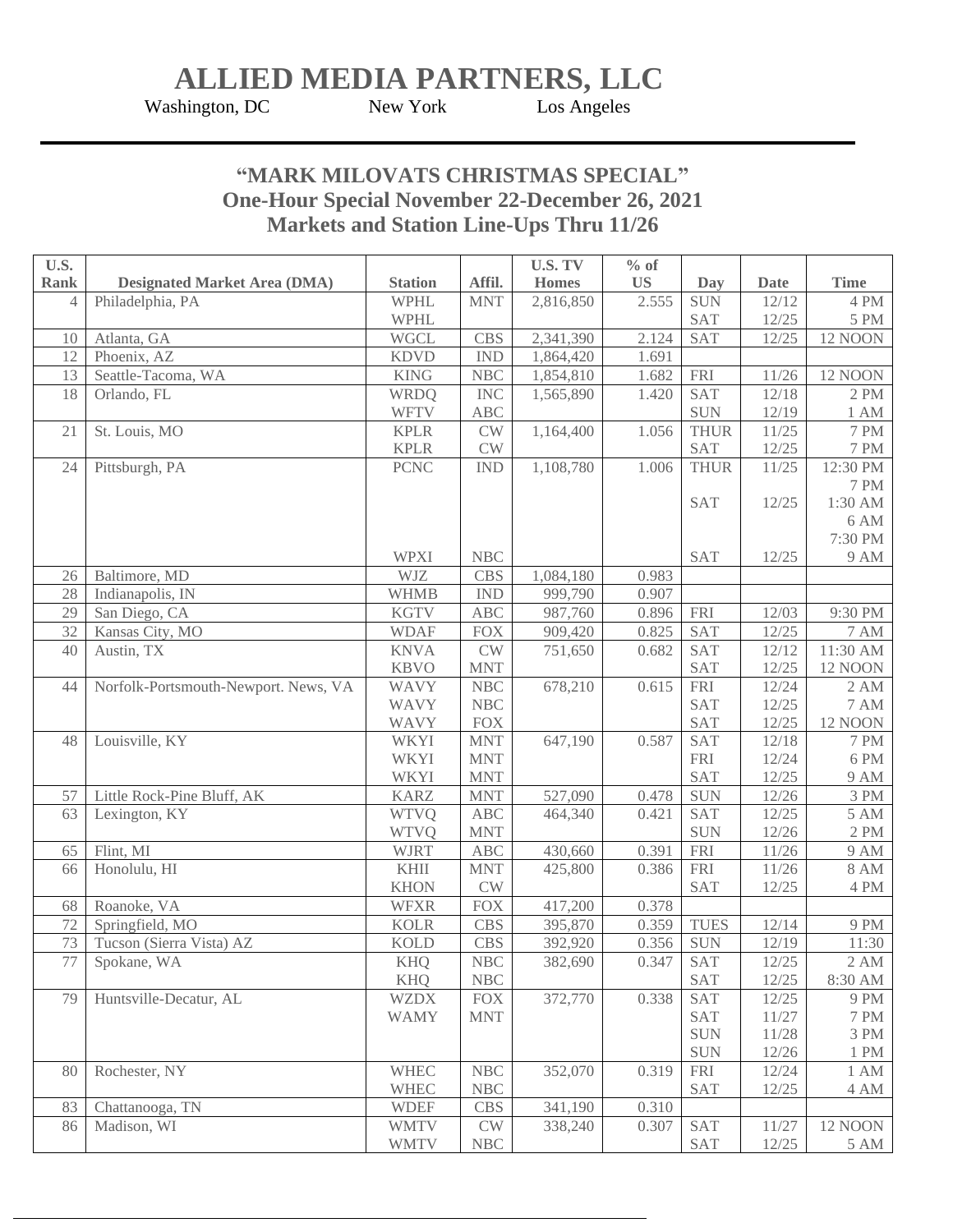| 87  | Cedar Rapids-Waterloo, IA           | <b>KCRG</b>                | $\mathrm{CW}$        | 330,340 | 0.300 | <b>THUR</b>              | 11/25          | <b>8 PM</b>               |
|-----|-------------------------------------|----------------------------|----------------------|---------|-------|--------------------------|----------------|---------------------------|
|     |                                     | <b>KCRG</b>                | ABC                  |         |       | <b>SUN</b>               | 12/12          | 11:30 PM                  |
|     |                                     | <b>KCRG</b>                | <b>MNT</b>           |         |       | SAT                      | $12/18$        | $1\ \mathrm{PM}$          |
| 89  | Waco-Temple-Bryan, TX               | <b>KWKT</b>                | <b>FOX</b>           | 322,820 | 0.293 | <b>WED</b>               | 11/23          | 6 AM                      |
|     |                                     | <b>KWKT</b>                | <b>FOX</b>           |         |       | <b>THUR</b>              | 12/09          | $6\;\mathrm{AM}$          |
| 91  | Colorado Springs-Pueblo, CO         | <b>KKTV</b>                | <b>CBS</b>           | 319,930 | 0.290 | <b>SAT</b>               | 12/11          | 11:30 AM                  |
| 95  | Myrtle Beach-Florence, SC           | <b>WBTW</b>                | <b>CBS</b>           | 302,040 | 0.274 | <b>SAT</b>               | 12/25          | <b>7 AM</b>               |
| 96  | Burlington-Plattsburgh, NY          | <b>WCAX</b>                | <b>CBS</b>           | 294,260 | 0.267 | <b>SAT</b>               | 12/25          | $\overline{7}$ AM         |
| 97  | Baton Rouge, LA                     | <b>WAFB</b>                | <b>CBS</b>           | 287,430 | 0.261 |                          |                |                           |
| 98  | Davenport-R. Island-Moline, IA      | <b>KWQC</b>                | <b>NBC</b>           | 280,420 | 0.254 | <b>SAT</b>               | 12/25          | $6\;\mathrm{AM}$          |
| 99  | South Bend, IN                      | <b>WHME</b>                | <b>IND</b>           | 274,350 | 0.249 | <b>FRI</b>               | 12/24          | 1 PM                      |
| 105 | Augusta, GA                         | <b>WRDW</b>                | <b>CBS</b>           | 264,350 | 0.240 | <b>SUN</b>               | 12/19          | <b>12 NOON</b>            |
| 106 | Johnstown, PA                       | <b>WVHL</b>                | <b>MNT</b>           | 262,840 | 0.238 | SUN                      | 12/05          | 5 PM                      |
|     |                                     | <b>WVHL</b>                | <b>MNT</b>           |         |       | <b>SUN</b>               | 12/12          | $5\ \mathrm{PM}$          |
|     |                                     |                            |                      |         |       | <b>SUN</b>               | 12/19          | 5 PM                      |
|     |                                     |                            |                      |         |       | <b>SUN</b>               | 12/26          | $5\ \mathrm{PM}$          |
| 107 | Greenville-N. Bern-Washington, NC   | <b>WITN</b>                | <b>NBC</b>           | 261,830 | 0.238 | <b>SAT</b>               | 12/25          | <b>7 AM</b>               |
| 108 | Springfield-Holyoke, MA             | <b>WWLP</b>                | <b>NBC</b>           | 251,660 | 0.228 |                          |                |                           |
| 109 | Reno, NV                            | <b>KOLO</b>                | <b>ABC</b>           | 246,190 | 0.223 | <b>SAT</b>               | 12/25          | <b>10 PM</b>              |
| 110 | Lansing, MI                         | <b>WLNS</b>                | <b>CBS</b>           | 241,940 | 0.219 | <b>SAT</b>               | 12/25          | <b>12 NOON</b>            |
| 112 | Tallahassee-Thomasville, FL         | <b>WTXL</b>                | <b>ABC</b>           | 237,940 | 0.216 | $\overline{SAT}$         | 12/25          | 6 AM                      |
| 113 | Peoria-Bloomington, IL              | <b>WMBD</b>                | <b>CBS</b>           | 234,050 | 0.212 | <b>THUR</b>              | 11/25          | 2 PM                      |
|     |                                     | <b>WMBD</b>                | <b>CBS</b>           |         |       | <b>SAT</b>               | 12/11          | $11:30$ AM $\,$           |
| 114 | Tyler-Longview, TX                  | <b>KTPN</b>                | <b>MNT</b>           | 232,180 | 0.211 | <b>SUN</b>               | 11/28          | 6 PM                      |
| 115 | Sioux Falls (Mitchell), SD          | <b>KCLO</b>                | <b>CW</b>            | 231,540 | 0.210 | SAT                      | 12/25          | 5 AM                      |
|     |                                     | <b>KELO</b>                | <b>MNT</b>           |         |       | SAT                      | 12/25          | 3 PM                      |
| 119 | Yakima, WA                          | <b>KNDU</b>                | <b>NBC</b>           | 223,450 | 0.203 | <b>SAT</b>               | 12/25          | 2 AM                      |
|     |                                     | <b>KNDU</b>                | <b>NBC</b>           |         |       | SAT                      | 12/25          | $8\;\mathrm{AM}$          |
| 124 | Santa Barbara, CA                   | <b>KTAS</b>                | <b>IND</b>           | 213,510 | 0.194 |                          |                |                           |
| 125 | Youngstown, OH                      | <b>WYFX</b>                | <b>FOX</b>           | 213,380 | 0.194 | <b>FRI</b>               | 12/17          | 2 AM                      |
|     | Corpus Christi, TX                  | <b>WYTV</b><br><b>KRIS</b> | <b>ABC</b><br>NBC    |         | 0.175 | <b>SUN</b><br><b>FRI</b> | 12/26<br>12/24 | $1$ $\mathrm{PM}$<br>2 AM |
| 128 |                                     | <b>KAJA</b>                | <b>MNT</b>           | 193,070 |       | <b>SAT</b>               | 12/25          | $7\ \mathrm{PM}$          |
| 129 | Wilmington, NC                      | <b>WWAY</b>                | <b>CBS</b>           | 190,390 | 0.173 | SAT                      | 12/25          | 1:30 AM                   |
| 130 | Lacrosse, WI                        | <b>WQBT</b>                | <b>MNT</b>           | 186,870 | 0.170 | <b>FRI</b>               | 12/24          | 6 PM                      |
| 131 | Amarillo, TX                        | <b>KAMR</b>                | NBC                  | 175,880 | 0.160 | <b>FRI</b>               | 12/24          | 4 PM                      |
| 133 | Columbus-Tupelo-W Point-Houston, MS | <b>WCBI</b>                | <b>MNT</b>           | 168,210 | 0.153 | <b>SAT</b>               | 11/27          | <b>8 PM</b>               |
|     |                                     | <b>WCBI</b>                | <b>CBS</b>           |         |       | <b>SUN</b>               | 11/28          | $6\ \mathrm{PM}$          |
| 134 | Wausau, WI                          | <b>WZAW</b>                | <b>FOX</b>           | 157,180 | 0.143 | SAT                      | 12/11          | <b>12 NOON</b>            |
|     |                                     | <b>WZAW</b>                | <b>FOX</b>           |         |       | <b>SUN</b>               | 12/12          | 1:30 PM                   |
| 137 | Monroe-El Dorado, LA                | <b>KTVE</b>                | $\operatorname{NBC}$ | 156,410 | 0.142 | <b>FRI</b>               | 12/24          | 6 AM                      |
|     |                                     | <b>KTVE</b>                | NBC                  |         |       | <b>FRI</b>               | 12/24          | 10 PM                     |
| 138 | Salisbury, MD                       | <b>WMDT</b>                | ABC                  | 152,980 | 0.139 | <b>SUN</b>               | 12/19          | 2 PM                      |
| 143 | Lubbock, TX                         | <b>KCBD</b>                | $\operatorname{NBC}$ | 150,270 | 0.136 | SAT                      | 12/25          | 5:30 AM                   |
| 145 | Palm Springs, CA                    | <b>KRET</b>                | <b>IND</b>           | 147,170 | 0.134 |                          |                |                           |
| 146 | Minot-Bismarck-Dickinson, ND        | <b>KXMA</b>                | <b>CBS</b>           | 145,200 | 0.132 | <b>FRI</b>               | 12/24          | <b>9 AM</b>               |
|     |                                     | <b>KXMA</b>                | CW                   |         |       | <b>FRI</b>               | 12/24          | 1 PM                      |
| 151 | Erie, PA                            | <b>WJET</b>                | ABC                  | 133,260 | 0.121 | <b>SUN</b>               | 12/26          | 5 PM                      |
| 154 | Rochester, NM                       | <b>KTTC</b>                | $\mathrm{CW}$        | 128,700 | 0.117 | <b>SUN</b>               | 12/19          | 11:30 AM                  |
| 156 | Biloxi-Gulfport, LA                 | <b>WXXV</b>                | $\overline{FOX}$     | 122,100 | 0.111 | <b>SUN</b>               | 12/05          | 4:30 PM                   |
|     |                                     | <b>WXXV</b>                | <b>FOX</b>           |         |       | <b>SUN</b>               | 12/26          | 4:30 PM                   |
| 160 | Binghamton, NY                      | <b>WBNG</b>                | <b>CBS</b>           | 115,960 | 0.105 | <b>SAT</b>               | 12/25          | <b>12 NOON</b>            |
| 167 | Billings, MT                        | <b>KULR</b>                | NBC                  | 100,330 | 0.091 | <b>SAT</b>               | 12/25          | 8 AM                      |
| 171 | Rapid City, SD                      | <b>KCLO</b>                | <b>CW</b>            | 90,940  | 0.083 | <b>SAT</b>               | 12/25          | 5 AM                      |
|     |                                     | <b>KELO</b>                | <b>MNT</b>           |         |       | <b>SAT</b>               | 12/25          | $3\ \mathrm{PM}$          |
| 172 | Lake Charles, LA                    | <b>KPLC</b>                | NBC                  | 90,570  | 0.082 | <b>THUR</b>              | 11/25          | 6 AM                      |
| 173 | Dothan, AL                          | <b>WTVY</b>                | <b>CBS</b>           | 90,420  | 0.082 | <b>SAT</b>               | 12/25          | 11 AM                     |
| 177 | Jackson, TN                         | WBBJ                       | ABC                  | 83,010  | 0.075 | <b>THUR</b>              | 11/25          | 2 PM                      |
|     |                                     | WBBJ                       | ABC                  |         |       | <b>SAT</b>               | 12/25          | <b>5 AM</b>               |
|     |                                     | WBBJ                       | <b>CBS</b>           |         |       | SAT                      | 12/25          | 6 AM                      |